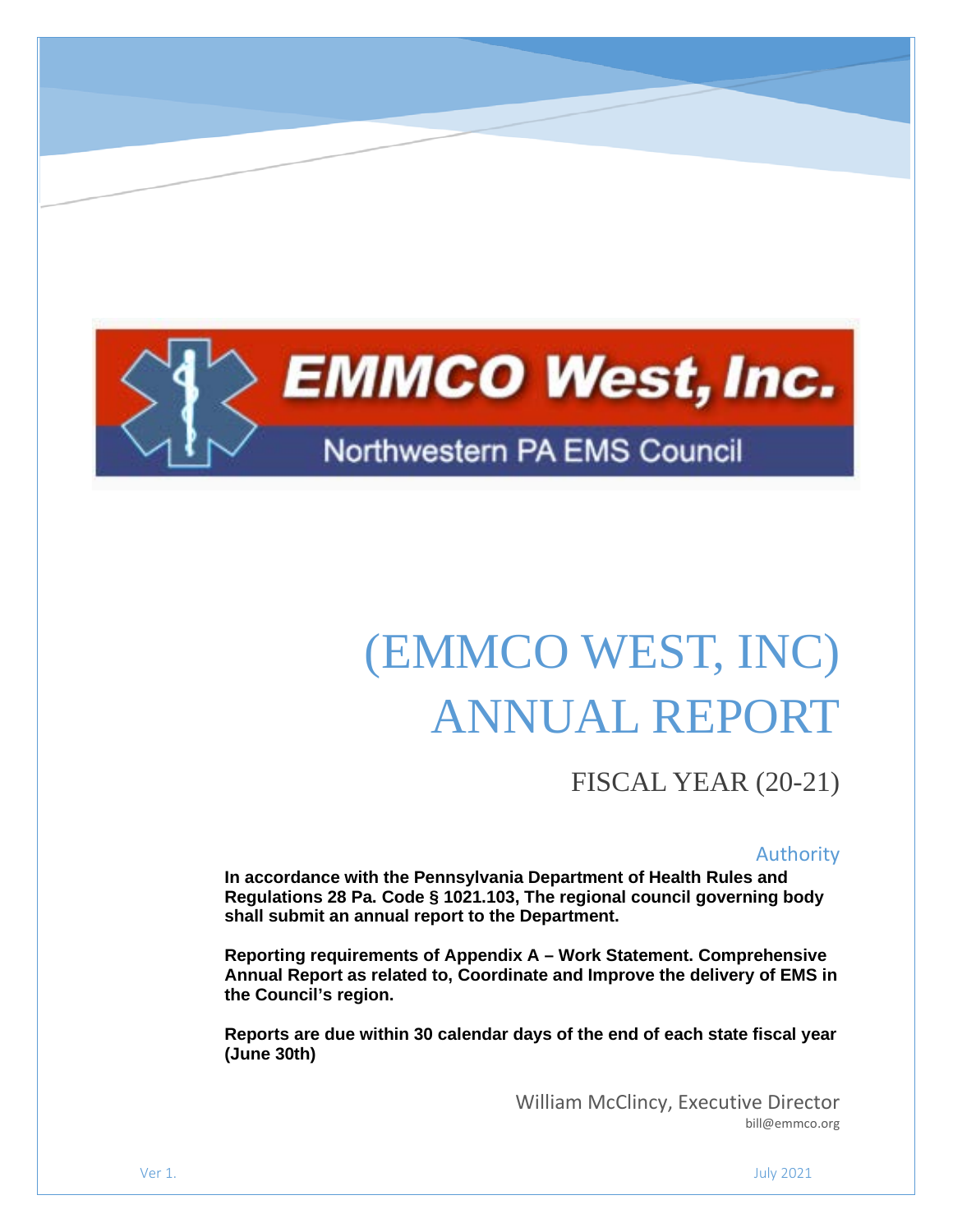# **TABLE OF CONTENTS**

<span id="page-1-0"></span>

| 1.  |  |
|-----|--|
| 2.  |  |
| 3.  |  |
| 4.  |  |
| 5.  |  |
| 6.  |  |
| 7.  |  |
| 8.  |  |
| 9.  |  |
| 10. |  |
| 11. |  |
| 12. |  |
| 13. |  |
| 14. |  |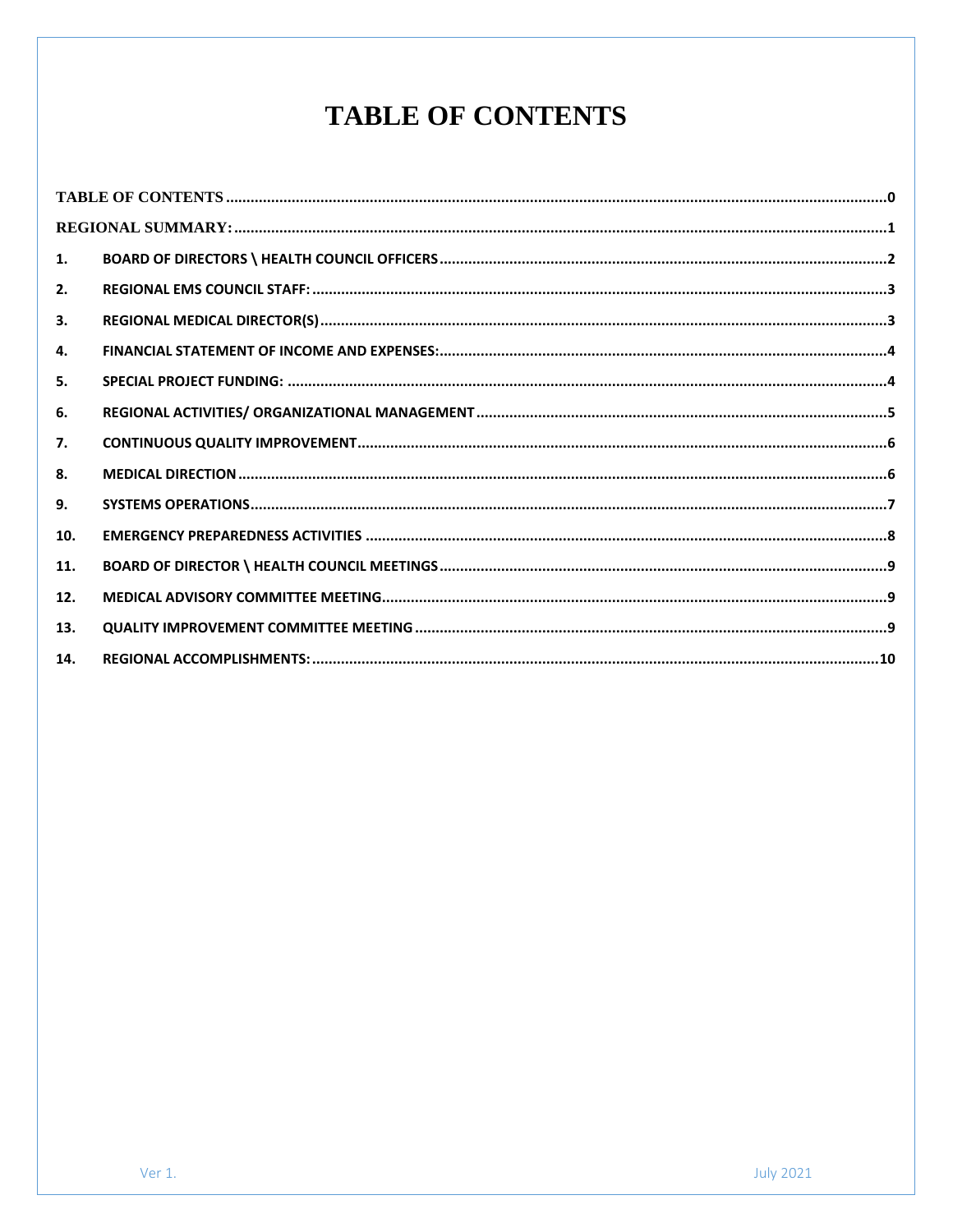#### **REGIONAL SUMMARY:**

*(Provide a summary of the council including regional background / demographic and other information unique to individual region / county)*

<span id="page-2-0"></span>NOTE- Due to the COVID-19 pandemic, EMMCO West's scheduled programming, office operations, and regional activities have been affected. Many events were cancelled, including Symposium 2021 and the EMS Appreciation Dinner. Other programming has been modified to exist in a virtual format. EMMCO West continues to assist our regional EMS stakeholders through these challenging times.

EMMCO West (Emergency Medical Management Cooperative) was incorporated in 1983 as a non-profit regional EMS council and began its operations in 1984. Regional acute care hospitals were the corporate shareholders for EMMCO West. Prior to EMMCO West, the former region EMS council consisted of 14 Northwestern PA counties. The region area was divided into two separate regions, EMMCO East and EMMCO West. Through a contractual agreement with the PA Department of Health, EMMCO West is charged with the oversight of emergency medical service activities for seven Northwestern PA counties; those counties being Clarion, Crawford, Erie, Forest, Mercer, Venango, and Warren.

As of July 1, 2004, EMMCO West, Inc. reorganized its corporate structure. A new non-profit board appointee format was established and diversified the membership of the Board of Directors. The Board consists of 12 Northwestern PA hospitals representatives (Ed Directors, Physicians, RNs, Administration), EMS representation from each county, EMA directors, instructors, EMTs, Paramedics, ambulance administrators, American Red Cross, Agricultural Extension Office, Active Aging, volunteer and paid EMS services.

EMMCO West has four standing board committees –

- Quality Improvement
- Regional Medical Advisory
- Communication
- Executive

Since 1988, EMMCO West, Inc. has been recognized as an International Critical Incident Management Stress Team. Peer support and mental health personnel comprise the team. Team members respond to incidents, as requested by EMS and public safety agencies. One-to-one, defusing, and debriefings can be requested. Team members meet on a regular basis and complete on-going education programming.

Annually, since 1985, EMMCO West has conducted a regional educational symposium. Over the years the symposium has grown in attendance and course offerings. The symposium is a three-day event and has an overall attendance of between 400 - 425 EMS providers. As a part of the symposium is Northwest PA's largest public safety trade show with 35-40 vendors attending*. It was with regret that the 2021 Symposium and Appreciation Awards Dinner were cancelled due to the COVID-19 pandemic.*

EMMCO West maintains a diverse online presence. EMMCO West's website, [www.emmco.org,](https://wremspa.sharepoint.com/sites/emmcowest/Shared%20Documents/projects/2019%20Annual%20Report/www.emmco.org) is a one stop site for regional EMS agencies and providers. Links to the Department of Health websites (EMS Registry & TRAIN PA), Northwest PA Disaster Response Site, EMMCO West's Event & Answering the Call sites, and the Hands Only CPR site are all located on the EMMCO West homepage. The latest breaking news, downloads of protocols, licensure, educational programs, etc… are at the click or swipe of any device. EMMCO West's Facebook and CISM pages provide instant access to information/resources.

EMMCO West helps to support regional EMS agencies to provide excellence in prehospital patient care. "…the bottom line is patient care…" has been EMMCO West's mantra since it was incorporated in 1983 and remains its premise today!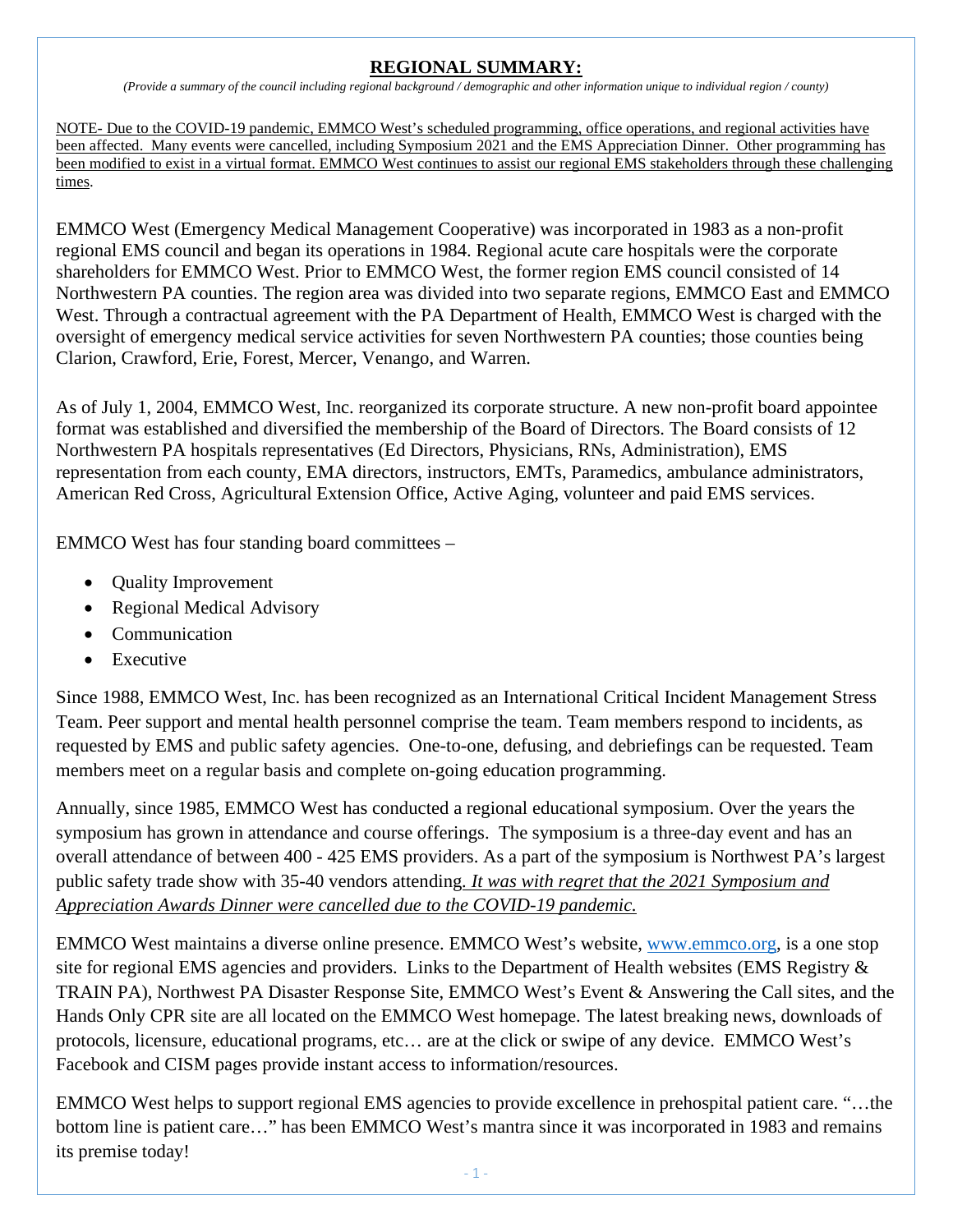# <span id="page-3-0"></span>**1. Board of Directors \ Health Council Officers**

| President:                   | Cindy Snyder   |
|------------------------------|----------------|
| Vice President: Donald Hosey |                |
| Treasurer:                   | Philip Rozic   |
| Secretary:                   | Donald Holsten |

(Please list all other members below)

#### **NAME NAME**

| Dan Lowenheim          | 19 | Dr. Wayne Jones         |
|------------------------|----|-------------------------|
| Kathy Freeman          | 20 | Cory Fenton             |
| <b>Jeff Smathers</b>   | 21 | Paul Elia               |
| Donald Hosey           | 22 | Kim Combs               |
| <b>Heather Nulph</b>   | 23 | <b>Brenda Burnett</b>   |
| <b>Barbara Nichols</b> | 24 | Donald Holsten          |
| Patty White            | 25 | <b>Jason Chenault</b>   |
| Eric Henry             | 26 | Cindy Snyder            |
| John Grappy            | 27 | <b>Phil Rozic</b>       |
| Donald Hall            | 28 | Heidi Boitnott          |
| <b>Cheryl Pebbles</b>  | 29 | <b>Ben Hart</b>         |
| Vincent Gerello        | 30 | <b>Katie Sherretts</b>  |
| Mary Worley            | 31 | <b>Tim Fletcher</b>     |
| Dr. Brandon Kramer     | 32 | <b>Steve Hoffman</b>    |
| Douglas Dick           | 33 | Joseph Akif             |
| David Morgan           | 34 | Michelle Albaugh        |
| Dave Basnak            | 35 | <b>Tyler Babcock</b>    |
| Dr. Carrie Colleran    | 36 | <b>Bethany Anderson</b> |
|                        |    |                         |

|                         | <b>NAME</b> |
|-------------------------|-------------|
| Dr. Wayne Jones         |             |
| Cory Fenton             |             |
| Paul Elia               |             |
| Kim Combs               |             |
| <b>Brenda Burnett</b>   |             |
| Donald Holsten          |             |
| <b>Jason Chenault</b>   |             |
| Cindy Snyder            |             |
| <b>Phil Rozic</b>       |             |
| Heidi Boitnott          |             |
| <b>Ben Hart</b>         |             |
| <b>Katie Sherretts</b>  |             |
| <b>Tim Fletcher</b>     |             |
| <b>Steve Hoffman</b>    |             |
| Joseph Akif             |             |
| Michelle Albaugh        |             |
| <b>Tyler Babcock</b>    |             |
| <b>Bethany Anderson</b> |             |
|                         |             |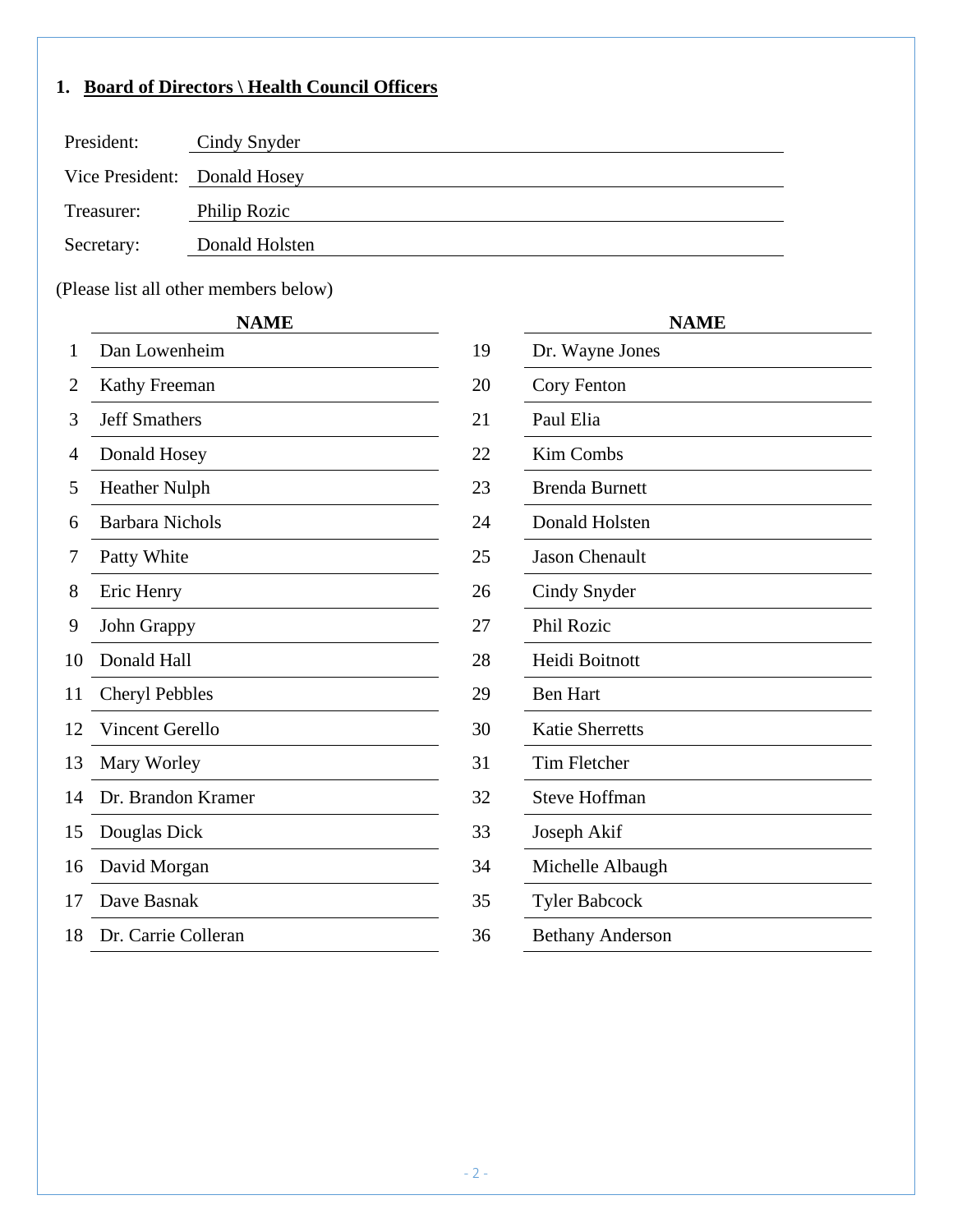#### <span id="page-4-0"></span>**2. Regional EMS Council Staff:**

#### **Executive Director William McClincy**

| <b>STAFF POSITION</b>               | <b>NAME</b>                      |
|-------------------------------------|----------------------------------|
| <b>Office Manager-Finance</b>       | Kim Pero                         |
| <b>EMS</b> System Specialist        | <b>Trish Parker</b>              |
| EMS Medical System Spec.            | Matt Scowden                     |
| <b>EMS</b> Education Specialist     | Vacant                           |
| <b>EMS</b> Operations Specialist    | Kaylen Irwin                     |
| <b>EMS</b> Con-ed Office Specialist | Vacant                           |
| Click or tap here to enter text.    | Click or tap here to enter text. |
| Click or tap here to enter text.    | Click or tap here to enter text. |
| Click or tap here to enter text.    | Click or tap here to enter text. |
| Click or tap here to enter text.    | Click or tap here to enter text. |
| Click or tap here to enter text.    | Click or tap here to enter text. |
| Click or tap here to enter text.    | Click or tap here to enter text. |
| Click or tap here to enter text.    | Click or tap here to enter text. |
| Click or tap here to enter text.    | Click or tap here to enter text. |
| Click or tap here to enter text.    | Click or tap here to enter text. |
| Click or tap here to enter text.    | Click or tap here to enter text. |
| Click or tap here to enter text.    | Click or tap here to enter text. |
| Click or tap here to enter text.    | Click or tap here to enter text. |
| Click or tap here to enter text.    | Click or tap here to enter text. |
| Click or tap here to enter text.    | Click or tap here to enter text. |

## <span id="page-4-1"></span>**3. Regional Medical Director(s)**

NAME

- 1 Dr. Brian Risavi
- 2 Dr. Carrie Colleran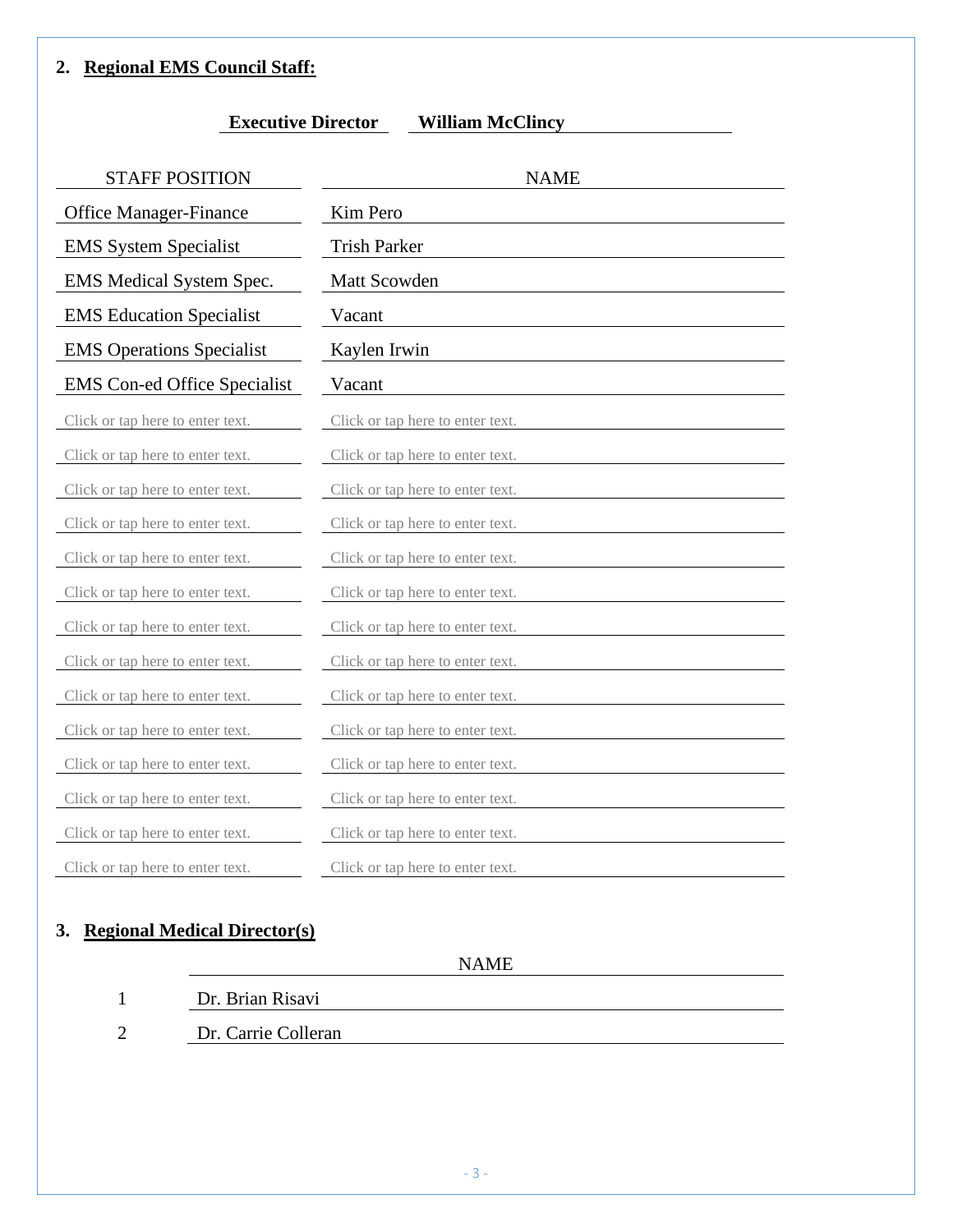#### <span id="page-5-0"></span>4. **Financial Statement of income and expenses:**

|                               | <b>Final Budget</b> | <b>Expended</b> |
|-------------------------------|---------------------|-----------------|
| <b>Personnel Services</b>     | 412,079.16          | 412,079.16      |
| <b>Consultant Services</b>    | 1,500               | 1,500           |
| <b>Subcontracted Services</b> | 107,264.58          | 107,264.58      |
| <b>Patient Services</b>       | 0                   | $\theta$        |
| Equipment                     | $\Omega$            | $\Omega$        |
| <b>Supplies</b>               | 1,000               | 995.93          |
| Travel                        | 445.78              | 445.78          |
| <b>Other Costs</b>            | 167,335.48          | 167,331.41      |
| <b>TOTALS</b>                 | 689,625             | 689,620.93      |

**NOTE:** *THE AMOUNTS SHOWN ABOVE ARE PRELIMINARY END OF THE YEAR TOTALS AND ARE NOT A FINAL AUDIT AMOUNT. This budget is reflective of the mid-season return of \$64,500 to the Dept. of Health to assist off setting EMSOF revenue shortfall due to decreased funding during COVID-19. Two staff member positions were not able to be rehired due to the lack of funding.*

#### <span id="page-5-1"></span>**5. Special Project Funding:**

Projects as determined by the Department to be appropriate and necessary for the implementation of a comprehensive statewide EMS system. The amounts listed below are included in the categorical totals shown above.

|                                    | Amount:     |
|------------------------------------|-------------|
| (Statewide Cloud PCR) State Bridge | \$89,138.00 |

#### *Project Narrative*:

EMMCO West oversight – coordination of the statewide electronic cloud patient care reporting  $|PCR\rangle$  bridge program. The bridge interfaces with the national NEMSIS database. EMS agencies, through approved NEMSIS vendors, automatically upload PCRs to the cloud server. Data queries are coordinated through BEMS. EMMCO West staff oversee customer service inquiries from EMS agencies and vendors. The regional QI committee and EW staff provide technical support to the PCR dashboard quality assurance reports.

| (Public Education Awareness Campaign- Move to the Right $\&$ Stop) | Amount:     |
|--------------------------------------------------------------------|-------------|
|                                                                    | \$10,578.00 |
| .                                                                  |             |

*Project Narrative*:

EMMCO West continued a public awareness program to educate drivers for move to the right when there is an emergency vehicle. Campaign included billboard displays and radio PSA's.

|                                                                 | Amount                    |
|-----------------------------------------------------------------|---------------------------|
| (Recruitment and Retention Campaign $-$ "if not you then who?") | $\frac{1}{2}$ \$17,939.00 |
| $\mathbf{r}$                                                    |                           |

*Project Narrative*:

Region-wide EMS recruitment campaign. Combination billboard, electronic billboard, Facebook postings, and radio PSA's to encourage participation in fire/EMS agencies.

|                                                           | Amount:     |
|-----------------------------------------------------------|-------------|
|                                                           | \$20,304.00 |
| (Regional EMS Scholarship $& Exam$ Reimbursement Project) |             |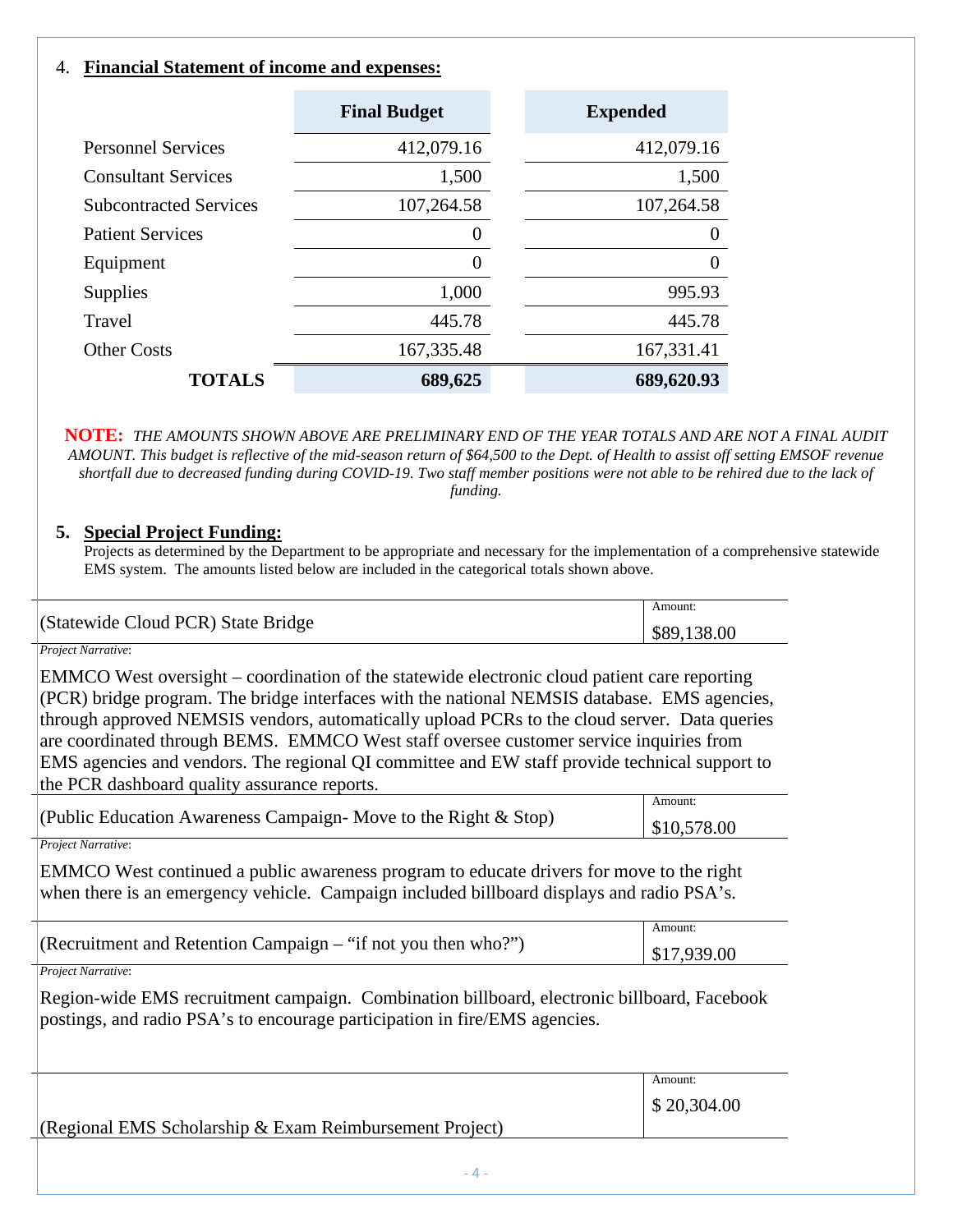# *Project Narrative*: EMMCO West provided regional EMS agencies with up to a \$500 (BLS) \$700 (ALS) reimbursement towards the tuition costs for each student associated with their EMS agency that was enrolled in an EMR, EMT, AEMT, or Paramedic course. The project also reimbursed at 100% the first two initial NREMT written examination attempts for an EMR, EMT, AEMT, Paramedic, or PHRN. (Examination Supplies - Upgrade) Amount: \$ 14,740.95 *Project Narrative*: EMMCO West replaced and augmented certification examination supplies including a simulation manikin. (Regional Transfer of Care Forms) Amount: \$ 11,426.58 *Project Narrative*: PA DOH Transfer of Care forms have been reproduced for use by regional EMS agencies. (EMS Agency Pediatric Enrichment Initiative) Amount: \$ 827.00 *Project Narrative*: EMMCO West is encouraging EMS agencies to participate in the EMS Children's Voluntary Recognition Program. To assist EMS agencies acquire required equipment, nasal airway kits were acquired and additional ALS intubation supplies. **6. Regional Activities/ Organizational Management** Date of the current Comprehensive Regional EMS System Plan Date 06/2021 Number of Board of Director Meetings \ Health Council meetings  $\vert 4 \vert$ Public Education Stop-the- Bleed Events 0 Public Education CPR Events 0

<span id="page-6-0"></span>Number of Legislative Inquiries or Contacts 1

Technical Assistance Request (local entities and elected officials) <br> As needed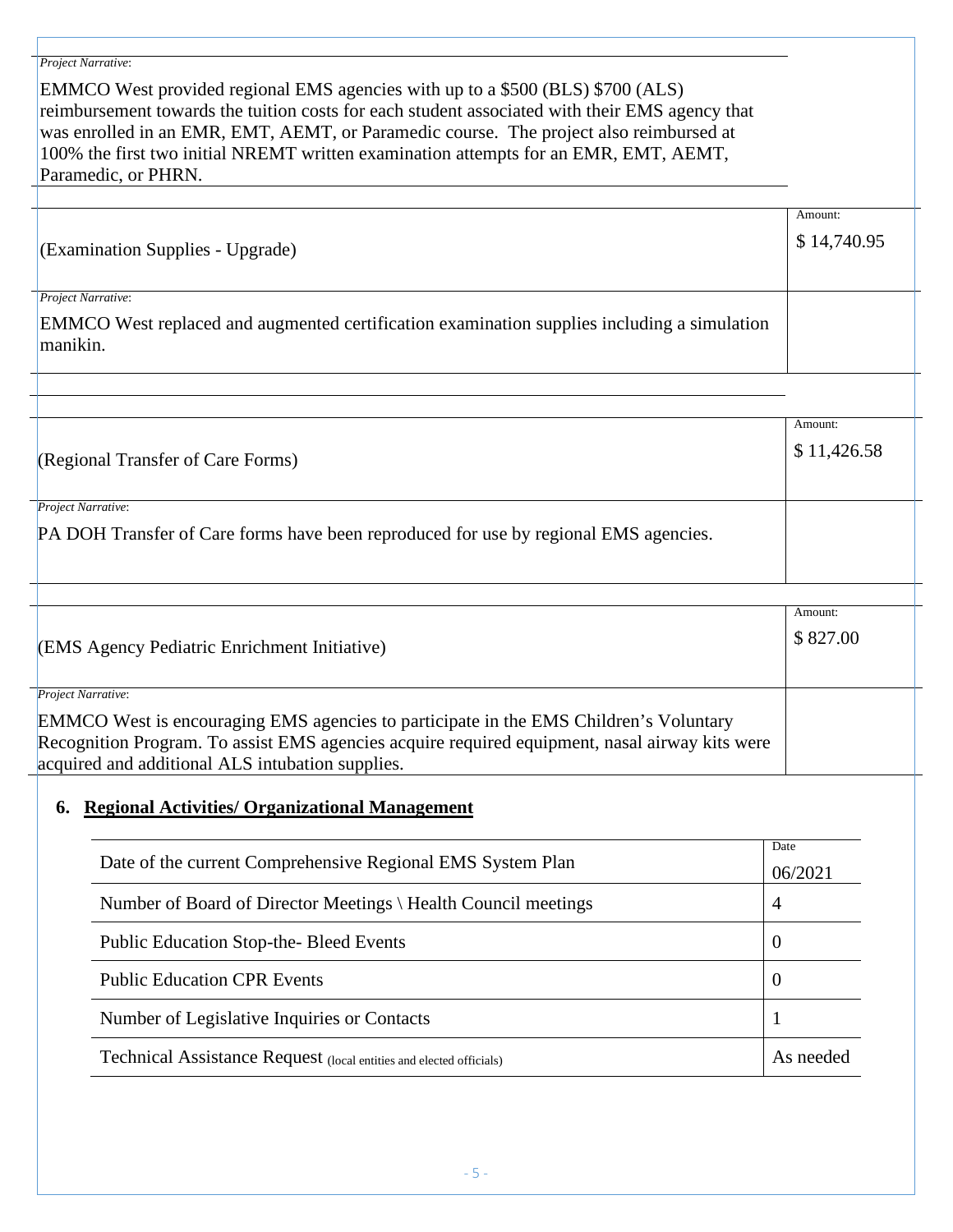*Regional Activities/ Organizational Management Project Narrative*:

EMMCO West Executive Director participated in public safety meetings to discuss the EMS system-personnel crisis.

#### <span id="page-7-0"></span>**7. Continuous Quality Improvement**

|                                                                       | Ouantit     |
|-----------------------------------------------------------------------|-------------|
| Number of Clinical Cases Reviewed by Regional QI Committee            |             |
| Accidents Involving Ambulances / EMS Personnel Reported in the Region | $\mathbf b$ |
| Number of Times the Regional QI Committee Met                         | 4           |
|                                                                       |             |

The QI committee continues to monitor PCR data performance and participation in the CARES program. COVID-19 pandemic affected the 2020 performance for the region, state, and national results. Use of bystander CPR, guidance through 911 dispatchers, and AED are encouraged.

The QI committee reviewed the antibiotic case study's submitted as part of the statewide pilot study.

#### <span id="page-7-1"></span>**8. Medical Direction**

|                                                     | Quantity         |
|-----------------------------------------------------|------------------|
| <b>Regional Medical Advisory Committee meetings</b> | $\overline{4}$   |
| <b>Accredited Level I Trauma Centers</b>            | $\theta$         |
| <b>Accredited Level II Trauma Centers</b>           | т                |
| <b>Accredited Level III Trauma Centers</b>          | $\boldsymbol{0}$ |
| <b>Accredited Level IV Trauma Centers</b>           | т                |
| <b>Accredited primary Stroke Centers</b>            | 5                |
| <b>Comprehensive Stroke Centers</b>                 |                  |
| <b>Thrombectomy Capable Stroke Centers</b>          | $\theta$         |
| <b>Acute Stroke-Ready Hospitals</b>                 | $\theta$         |
|                                                     |                  |

*Medical Direction Narrative*:

Four EMS agencies are participating in the state fracture antibiotic treatment study. Quarterly administrations are being reviewed and forwarded to BEMS. Pediatric Voluntary Program recognition for regional EMS agencies is encouraged. Assistance with equipment and technical support is provided through EW staff.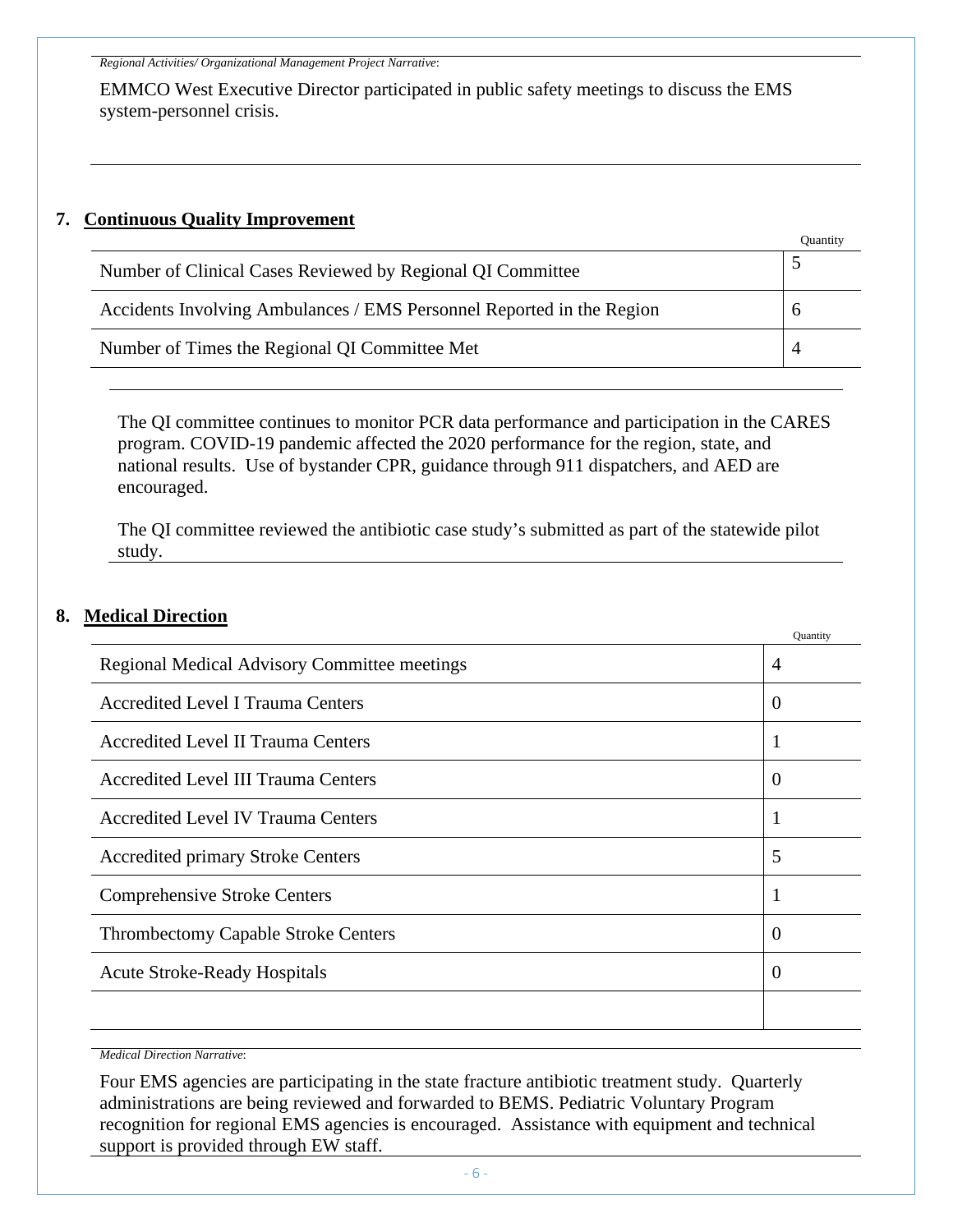#### <span id="page-8-0"></span>**9. Systems Operations\***

.

| Spot inspections conducted – EMS Agencies                  | $\theta$       |
|------------------------------------------------------------|----------------|
| Spot inspections conducted – EMS Vehicles                  | $\overline{0}$ |
| Spot inspections conducted – Continuing Education Sponsors | $\theta$       |
| Spot inspections conducted – Education Institutes          | $\theta$       |
| Spot inspections conducted – Medical Command Facilities    | $\theta$       |
| Number of Safety Inspections Conducted                     | $\theta$       |
| Number of Vehicles Inspected During Safety Inspection      | $\overline{0}$ |
| Photo & Signatures Added to Certification Cards            | numerous       |
| <b>BLS Psychomotor Examinations Conducted</b>              | $\theta$       |
| Number of BLS Psychomotor Exam Candidates Tested.          | $\theta$       |
| ALS Psychomotor Examinations Conducted                     | $\overline{0}$ |
| Number of ALS Psychomotor Exam Candidates Tested           | $\overline{0}$ |
| <b>Certification Class Visits Conducted</b>                | $\theta$       |
| Number of EMS Agency Re-Inspections Conducted              | $\theta$       |
| Number of Authorized Inquiry Reports Filed with the Bureau | $\overline{0}$ |
|                                                            |                |

*Systems Operations Narrative*:

\* Due to the COVID-19 pandemic, the Department of Health issued a series of directives regarding the conduction of psychomotor exams, interactions with initial training and continuing education programming, and EMS agency licensure.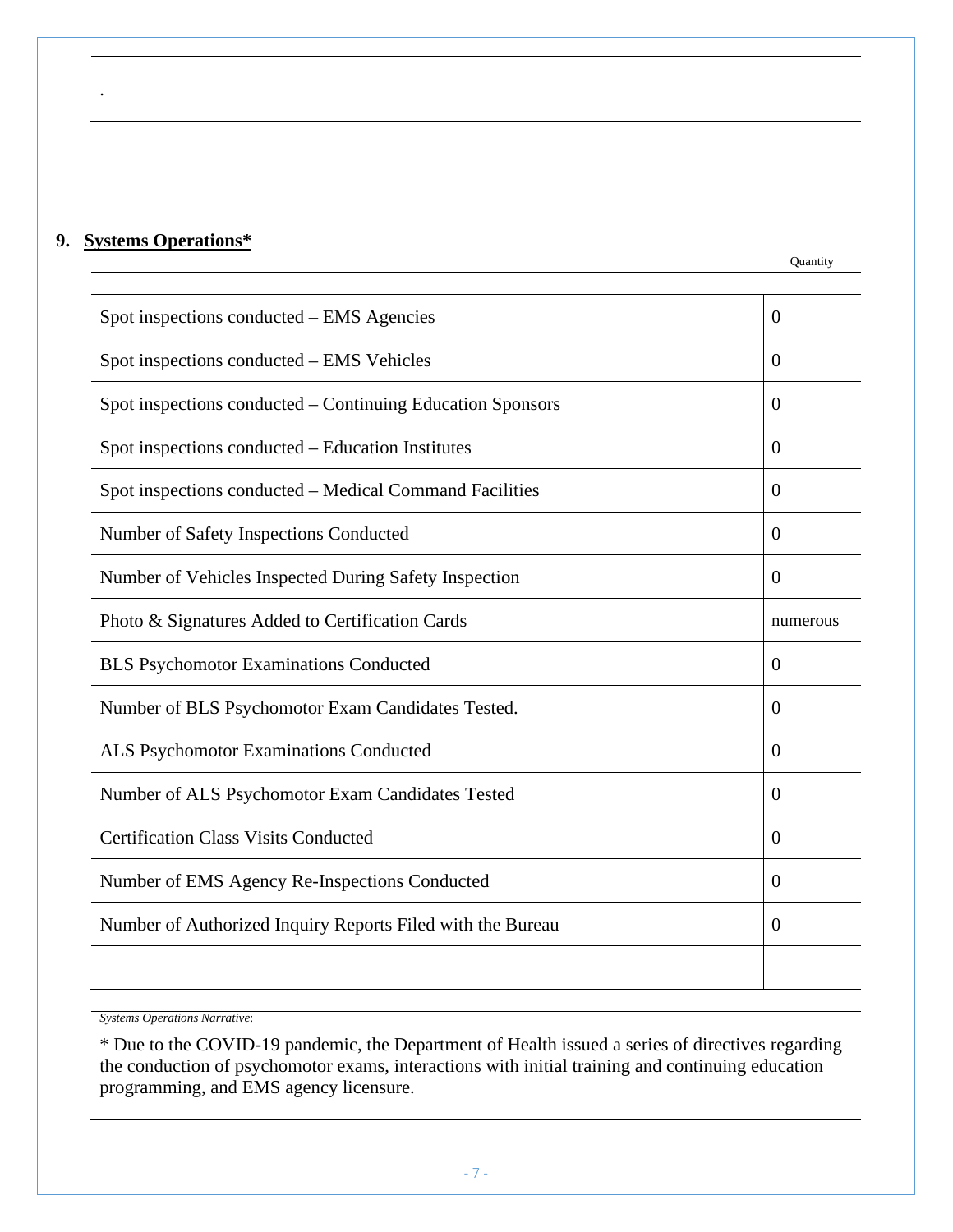### <span id="page-9-0"></span>**10. Emergency Preparedness Activities**

|                                                                               | Ouantity       |
|-------------------------------------------------------------------------------|----------------|
| Coalition / Task Force Meetings Attended (only EMSOF funded staff attendance) | 3              |
| Table Top Exercises Attended / Conducted                                      | $\theta$       |
| Full Scale / Functional Exercises Attended / Conducted                        | $\overline{0}$ |
| <b>Special Event Plans Submitted</b>                                          | $\overline{0}$ |
| Responses / Deployments                                                       | $\overline{0}$ |
| <b>Strike Team Agencies</b>                                                   | 3              |
|                                                                               |                |

*Emergency Preparedness Narrative*:

EMMCO West maintains its preparedness assets at various locations throughout the region.

There are currently 3 EMS strike teams from the EMMCO West region. Included are Clarion Hospital EMS, Community Ambulance Service, and EmergyCare. These agencies have additional equipment and personnel credentialed to respond to in-out of state EMS system emergency responses.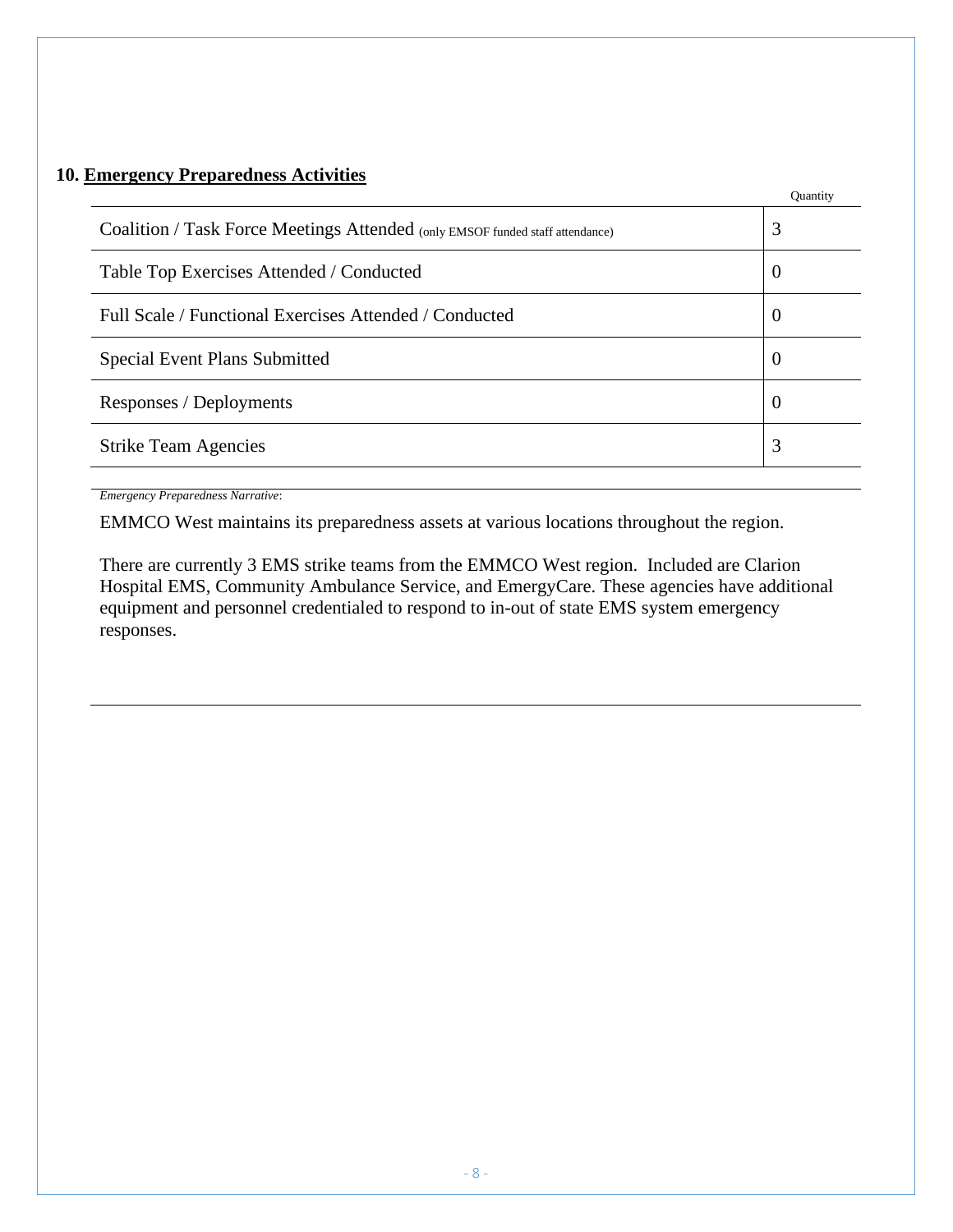# <span id="page-10-0"></span>**11. Board of Director \ Health Council Meetings**

| DATE:      | <b>TIME</b> | <b>LOCATION</b>                       |
|------------|-------------|---------------------------------------|
| 9/15/2020  | 12:00       | EMMCO West, Meadville, PA -via TEAMS  |
| 12/16/2020 | 12:00       | EMMCO West, Meadville, PA- via TEAMS  |
| 3/18/2021  | 12:00       | EMMCO West, Meadville, PA – via TEAMS |
| 6/15/2021  | 12:00       | <b>EMMCO West, Meadville, PA</b>      |

## <span id="page-10-1"></span>**12. Medical Advisory Committee Meeting**

| DATE:      | <b>TIME</b> | <b>LOCATION</b>                       |
|------------|-------------|---------------------------------------|
| 9/15/2020  | $10:00$ AM  | EMMCO West, Meadville, PA – via TEAMS |
| 12/16/2020 | $10:00$ AM  | EMMCO West, Meadville, PA – via TEAMS |
| 3/18/2021  | $10:00$ AM  | EMMCO West, Meadville, PA – via TEAMS |
| 6/15/2021  | $10:00$ AM  | <b>EMMCO West, Meadville, PA</b>      |

## <span id="page-10-2"></span>**13. Quality Improvement Committee Meeting**

| DATE:      | <b>TIME</b> | <b>LOCATION</b>                  |
|------------|-------------|----------------------------------|
| 9/11/2020  | $10:00$ AM  | <b>EMMCO West, Meadville, PA</b> |
| 12/11/2020 | $10:00$ AM  | <b>EMMCO West, Meadville, PA</b> |
| 3/12/2021  | $10:00$ AM  | <b>EMMCO West, Meadville, PA</b> |
| 6/11/2021  | $10:00$ AM  | <b>EMMCO West, Meadville, PA</b> |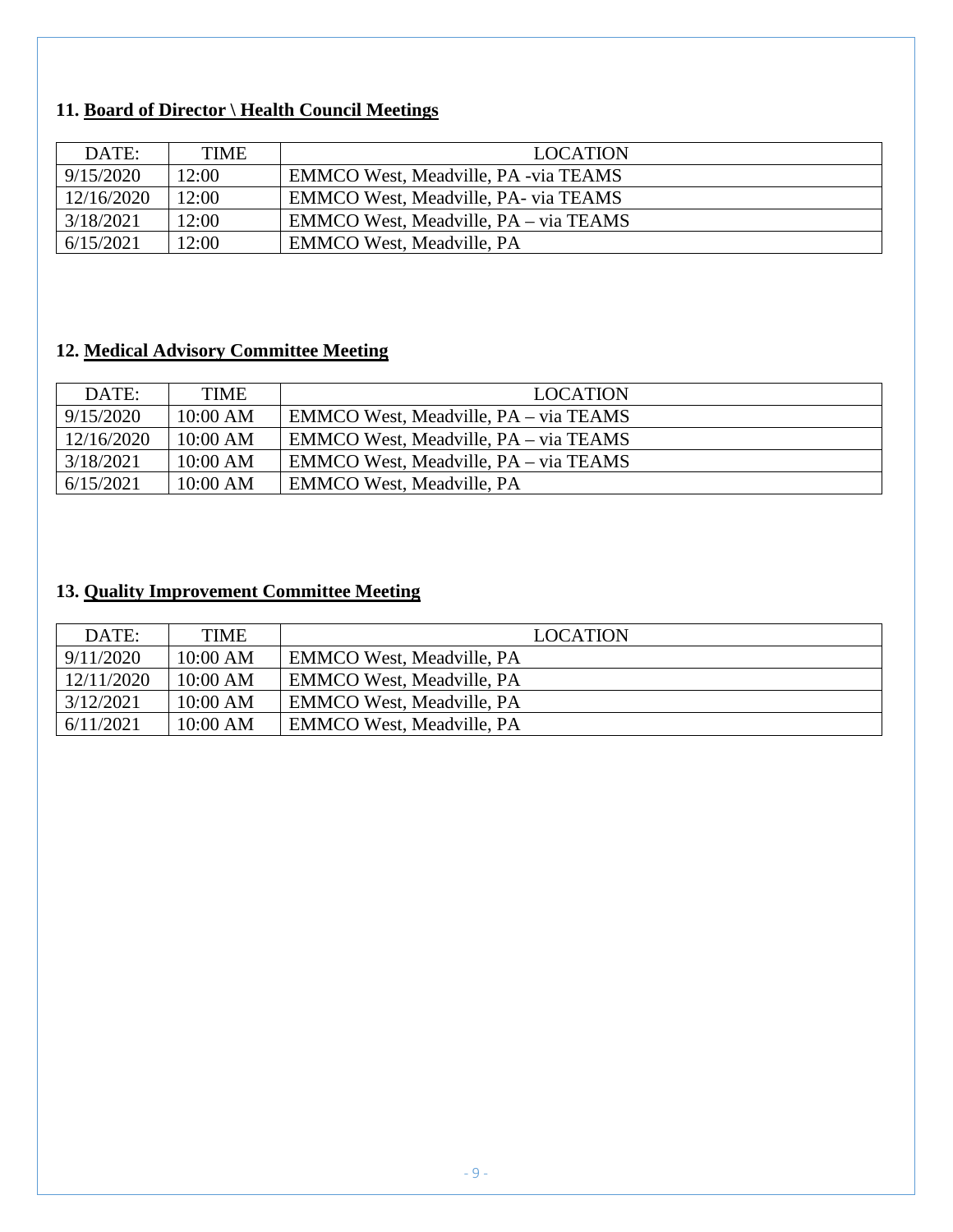#### <span id="page-11-0"></span>**14. Regional Accomplishments:**

Narrative:



# **EMMCO West Company Vehicle Use**

EMMCO West's company vehicles are used to support program areas between July 1, 2020 – June 30, 2021

| 2019 Kia Sorento | 5,595 |
|------------------|-------|
|                  |       |

2014 Ford F350 2,441

2008 Chevy 3500 2,092

Total Miles 1**0,128**

+++++++++++++++++++++++++++++++++++++++



# **Transfer of Care Forms**

Using the revised PA Dept. of Health Transfer of Care form, EMMCO West has made it available for use by EMS agencies. A fillable PDF form is available for use on the EMMCO West website, [www.emmco.org.](http://www.emmco.org/)

+++++++++++++++++++++++++++++++++++



# **Public Education Campaign – Move to the Right and Stop**

EMMCO West has acquired billboard space through Lamar Outdoor Advertising to promote the siren & lights awareness campaign. Drivers are directed to move to the right and stop when they observe an emergency vehicle approaching them. Radio PSA ads are also part of the campaign.

++++++++++++++++++++++++++++++++++++++



**Regional EMS Recruitment Campaign- If not you?**

EMMCO West is using multiple types of media resources to encourage participation in EMS. Billboard Ads, Facebook, and radio advertisements are being used throughout the region.